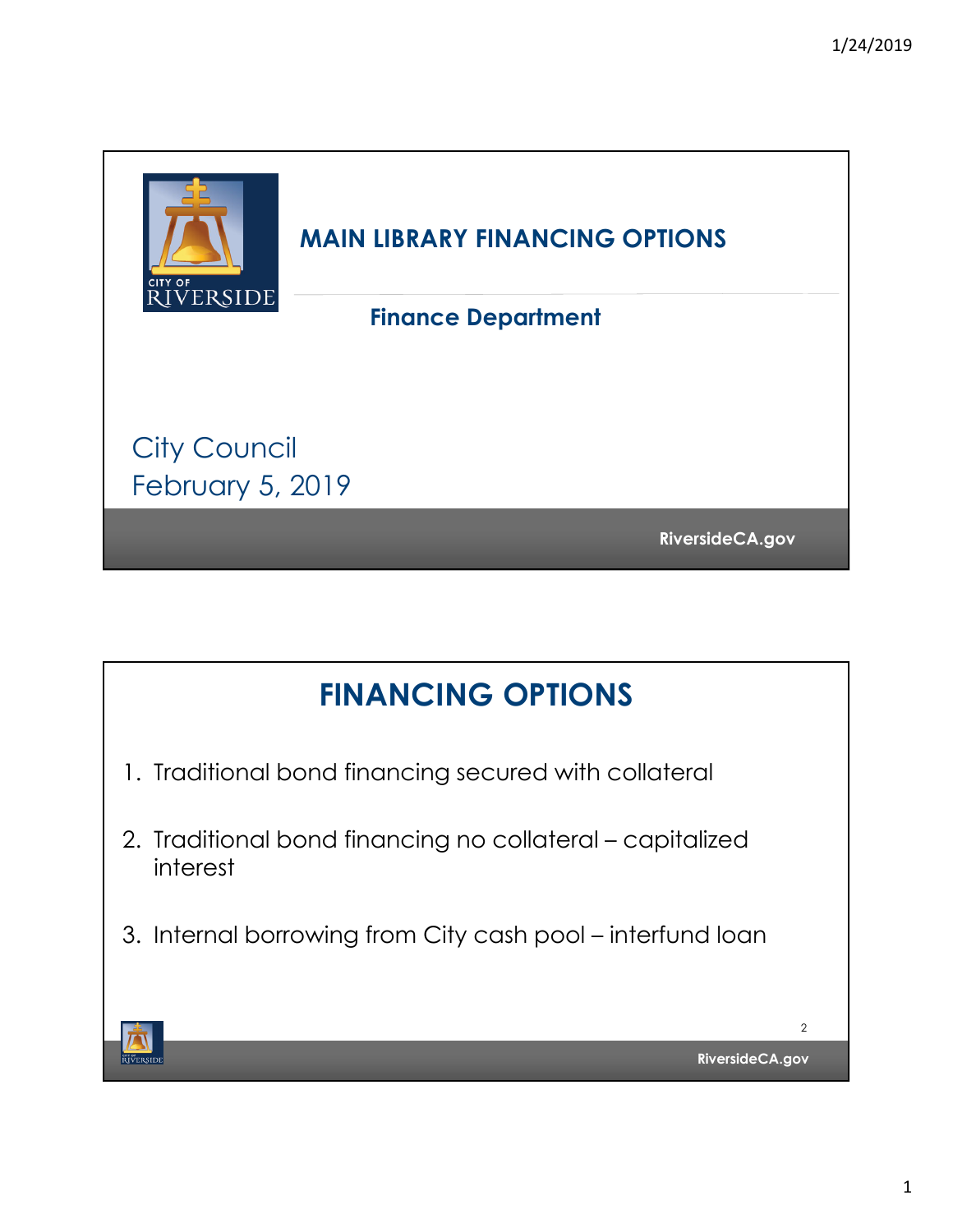

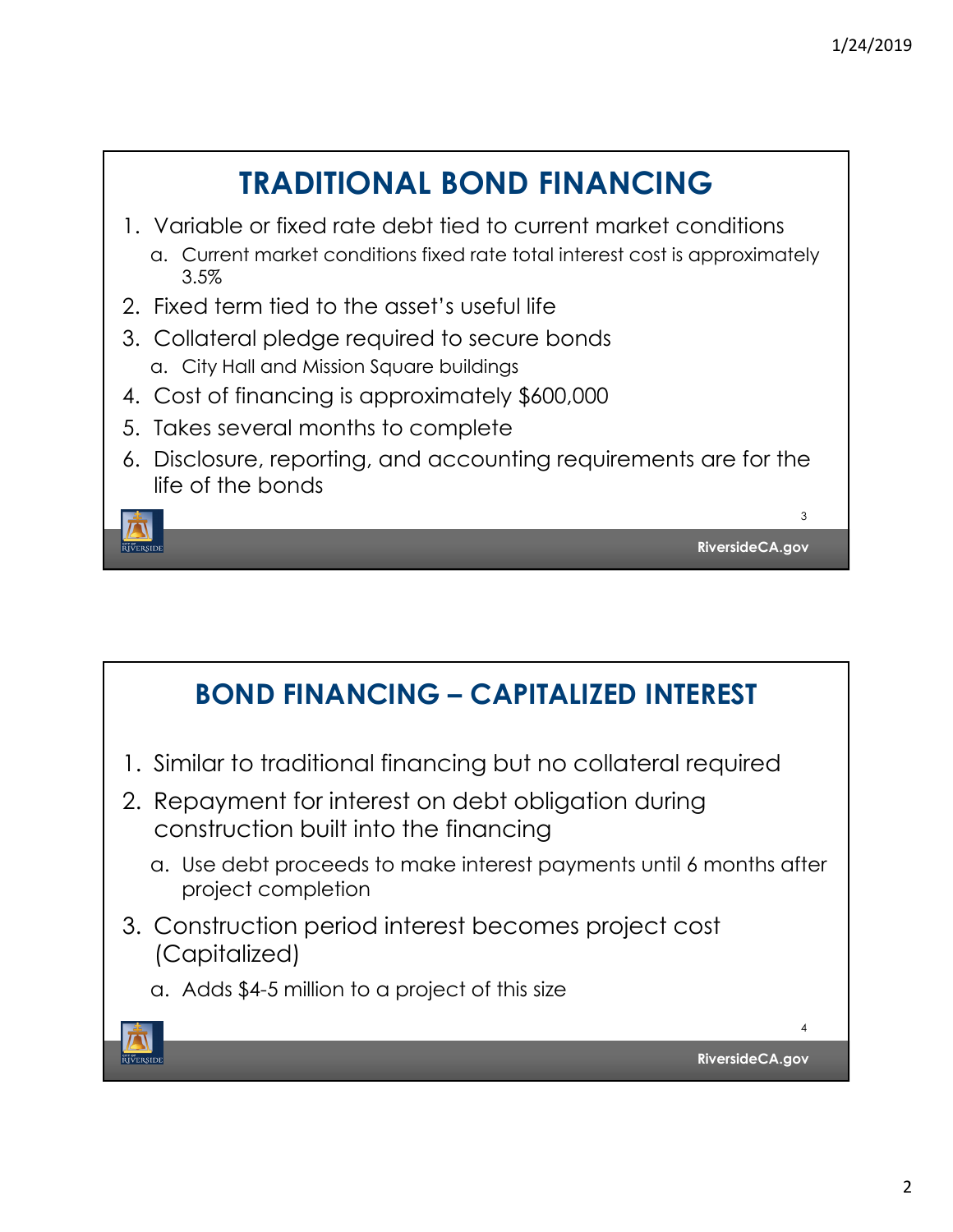## **INTERNAL BORROWING – INTERFUND LOAN** 1. Funds borrowed from City cash pool a. Lower interest rate b. Shorter payment term results in lower interest cost i. Higher annual payments c. Significant financing cost savings (Millions) d. Loan can be executed quickly e. Debt obligation phased-in, lowering overall interest costs i. Funds drawn down as needed f. No prepayment penalty 5 **RiversideCA.gov TVERSIDE**

|                                  |                  | <b>INTERFUND LOAN FINANCING</b> |    |                   |    |                   |    |              |    |                   |    |              |
|----------------------------------|------------------|---------------------------------|----|-------------------|----|-------------------|----|--------------|----|-------------------|----|--------------|
|                                  |                  |                                 |    |                   |    |                   |    |              |    |                   |    |              |
| Loan Amount                      | \$               | 40,000,000                      |    |                   |    |                   |    |              |    |                   |    |              |
| Current Cash Pool Rate is ~ 1.9% |                  |                                 |    |                   |    |                   |    |              |    |                   |    |              |
|                                  |                  | Scenario 1                      |    | <b>Scenario 2</b> |    | <b>Scenario 3</b> |    | Scenario 4   |    | <b>Scenario 5</b> |    | Scenario 6   |
| Term (Years)                     |                  | 17                              |    | 17                |    | 17                |    | 9            |    | 9                 |    | 9            |
| <b>Interest Rate</b>             |                  | 2.00%                           |    | 2.50%             |    | 3.00%             |    | 2.00%        |    | 2.50%             |    | 3.00%        |
| Annual Payment                   | \$               | 2,798,794                       | \$ | 2,917,111         | \$ | 3,038,101         | Ś. | 4,900,617    | Ś. | 5,018,276         | Ŝ. | 5,137,354    |
| <b>Total Interest Cost</b>       | \$               | 7,579,492                       | Ś. | 9,590,884         | Ś. | 11,647,720        | Ś  | 4,105,557    | \$ | 5,164,480         | \$ | 6,236,189    |
| <b>Total Cost of Loan</b>        | \$               | 47,579,492                      | Ś. | 49,590,884        | Ś  | 51,647,720        | Ś. | 44,105,557   | Ś  | 45,164,480        | Ś  | 46,236,189   |
| <b>Interest Savings over</b>     |                  |                                 |    |                   |    |                   |    |              |    |                   |    |              |
| <b>Traditional Financing</b>     |                  |                                 |    |                   |    |                   |    |              |    |                   |    |              |
| Scenario                         |                  | \$8,716,390                     |    | \$6,704,998       |    | \$4,648,161       |    | \$12,190,324 |    | \$11,131,401      |    | \$10,059,693 |
|                                  |                  |                                 |    |                   |    |                   |    |              |    |                   |    |              |
|                                  |                  |                                 |    |                   |    |                   |    |              |    |                   |    | 6            |
| <b>RIVERSIDE</b>                 | Riverside CA.gov |                                 |    |                   |    |                   |    |              |    |                   |    |              |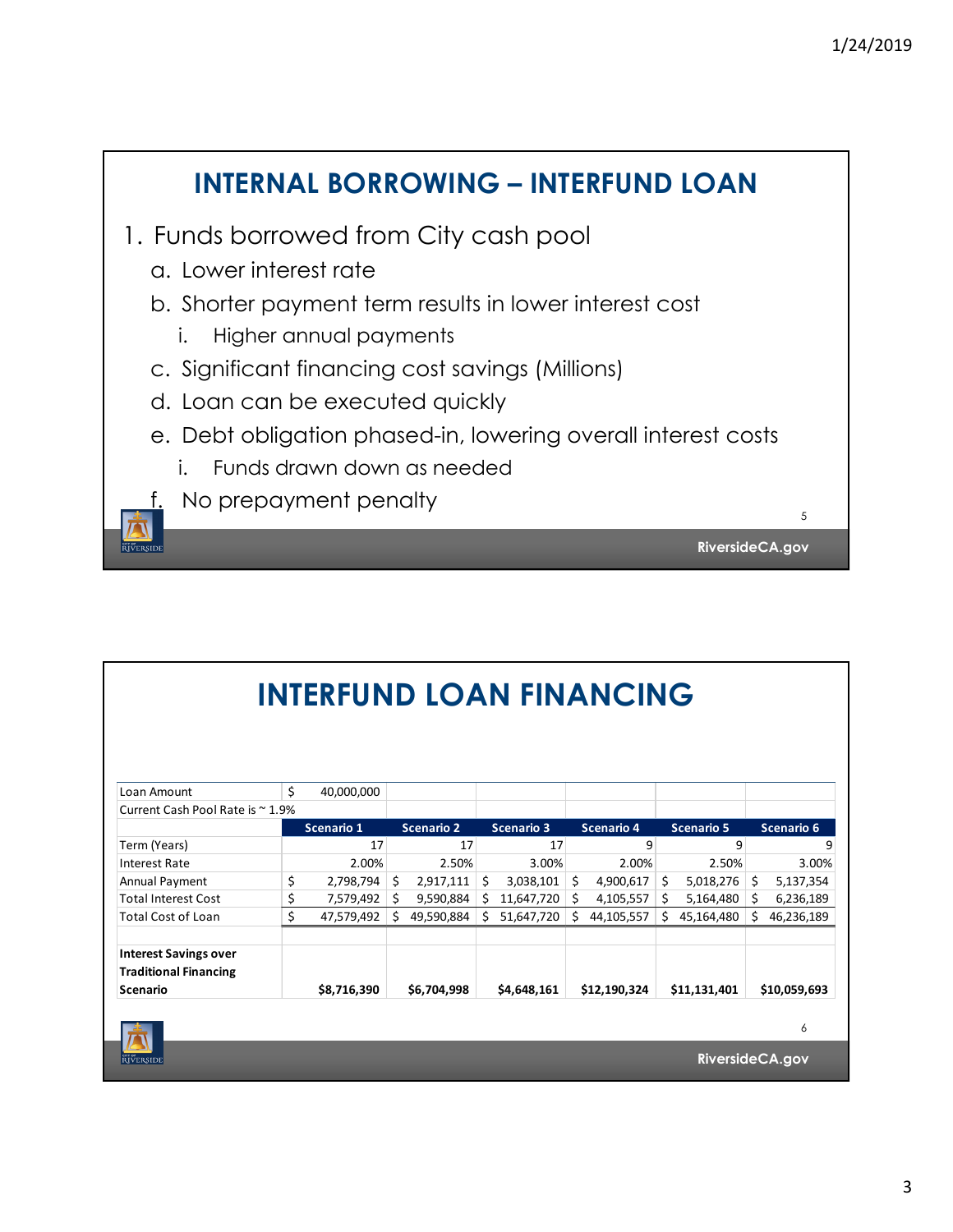|                              | <b>COST COMPARISON</b>                          |                                                                     |                                                                                                           |
|------------------------------|-------------------------------------------------|---------------------------------------------------------------------|-----------------------------------------------------------------------------------------------------------|
|                              | <b>Traditional Financing</b><br>with Collateral | <b>Traditional Financing</b><br>with Capitalized<br><b>Interest</b> | <b>Interfund Loan - 9</b><br><b>Year Term with</b><br><b>Current Estimated</b><br><b>Pool Rate (1.9%)</b> |
| Amount Borrowed              | \$40,000,000                                    | \$42,783,103                                                        | \$40,000,000                                                                                              |
| Issuance Costs (Consultants) | \$583,870                                       | \$599,113                                                           | \$0                                                                                                       |
|                              |                                                 |                                                                     |                                                                                                           |
| Term (Years)                 | 17                                              | 17                                                                  | 9                                                                                                         |
| Projected TIC (Interest)     | 3.53%                                           | 3.53%                                                               | 1.90%                                                                                                     |
| Annual Payment (Average)     | \$3,187,195                                     | \$3,433,591                                                         | \$4,877,257                                                                                               |
| <b>Total Financing Cost</b>  | \$18,467,908                                    | \$20,332,188                                                        | \$3,895,317                                                                                               |
| <b>Total Project Cost</b>    | \$54,442,926                                    | \$58,652,982                                                        | \$43,895,317                                                                                              |
|                              |                                                 |                                                                     | 7                                                                                                         |
|                              |                                                 |                                                                     | Riverside CA.gov                                                                                          |

| <b>Traditional Financing with Collateral</b>                                      | <b>Traditional Financing with Capitalized</b><br><b>Interest</b> | Interfund Loan - 9 Year Term with<br><b>Current Estimated Pool Rate (1.9%)</b>                     |  |
|-----------------------------------------------------------------------------------|------------------------------------------------------------------|----------------------------------------------------------------------------------------------------|--|
| <b>Benefits</b>                                                                   |                                                                  |                                                                                                    |  |
| Longer payback term - to end of Measure Z                                         | Lowest cost of financing                                         |                                                                                                    |  |
|                                                                                   | Cost of construction tied to useful life                         | Less ongoing administrative<br>requirements                                                        |  |
|                                                                                   | Maintains cash reserves for unforseen circumstances              |                                                                                                    |  |
| Lowest annual payment                                                             | No collateral required                                           | No prepayment penalty, can pay down if<br>Measure A fund balance increases                         |  |
| <b>Drawbacks</b>                                                                  |                                                                  |                                                                                                    |  |
|                                                                                   | Significant financing and interest costs                         | Reduction in cash liquidity over life of<br>loan, reduces ability to overcome fiscal<br>challenges |  |
|                                                                                   | Highest overall project cost                                     | Could reduce credit rating, making<br>future traditional debt financing more<br>costly             |  |
|                                                                                   |                                                                  | Locked into loan for full term unless                                                              |  |
| Prepayment and refunding penalties make it difficult to refund or prepay the debt | repaid                                                           |                                                                                                    |  |
| Continuing disclosure, reporting and accounting requirements                      | Highest annual payment                                           |                                                                                                    |  |